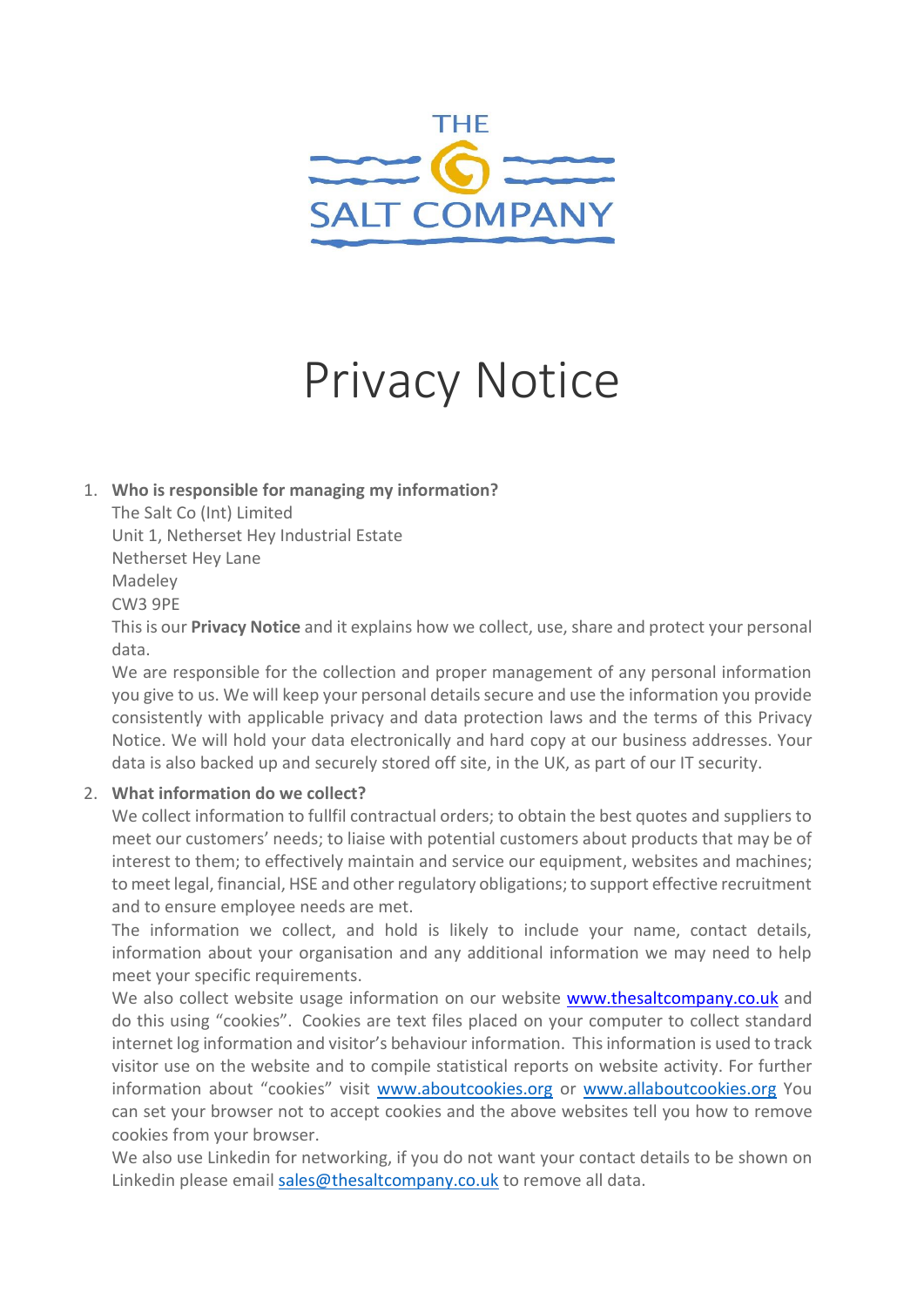# 3. **How do we use your information?**

The information you provide may be used in several ways, for example:

- to enable us to process and respond to sales enquiries
- to enable us to manage and administer services to our customers and suppliers
- to enable us to provide products and/or services to you and/or your organisation
- to answer questions, you or your organisation have
- for statistical purposes when we evaluate our range of services
- to personalise repeat visits to our websites
- to tell you about other products and services we think may be of interest to you
- to manage service queries
- to help us to provide details or information you may have requested.

#### 4. **On what legal basis will we process your information?**

We will always process your personal information on lawful grounds and on the grounds set out below: -

#### **Performance of a Contract/Service**

We will use your personal information to allow us to provide you with products you have ordered.

This information is likely to include your name, contact details and payment details, information about your business and any additional information we may need to help meet your specific requirements.

If you do not provide us with the information set out in this paragraph, then we may not be able to provide you with products and/or services.

#### **Legitimate Interest**

We may use your name and contact details to tell you about our own products, services or events which we think may be of interest to you. You can ask us to stop doing so at any time by emailing **[Tracey@thesaltcompany.co.uk](mailto:Tracey@thesaltcompany.co.uk)**

We may use some of your personal information for statistical purposes when we evaluate our range of services.

If we buy or sell any business and/or assets we may disclose your personal data to the prospective buyer or seller of the business and/or assets.

The above will be done on the basis that they are in the legitimate interest of The Salt Co. **(Int) Ltd.**

# **Consent**

We may ask your consent to share your name and contact details with selected third parties so that they can tell you about their products and services. If you agree, we may also pass on your information, in certain cases, for the purposes of conducting a credit check.

**You can withdraw your consent at any time by emailing Tracey@thesaltcompany.co.uk**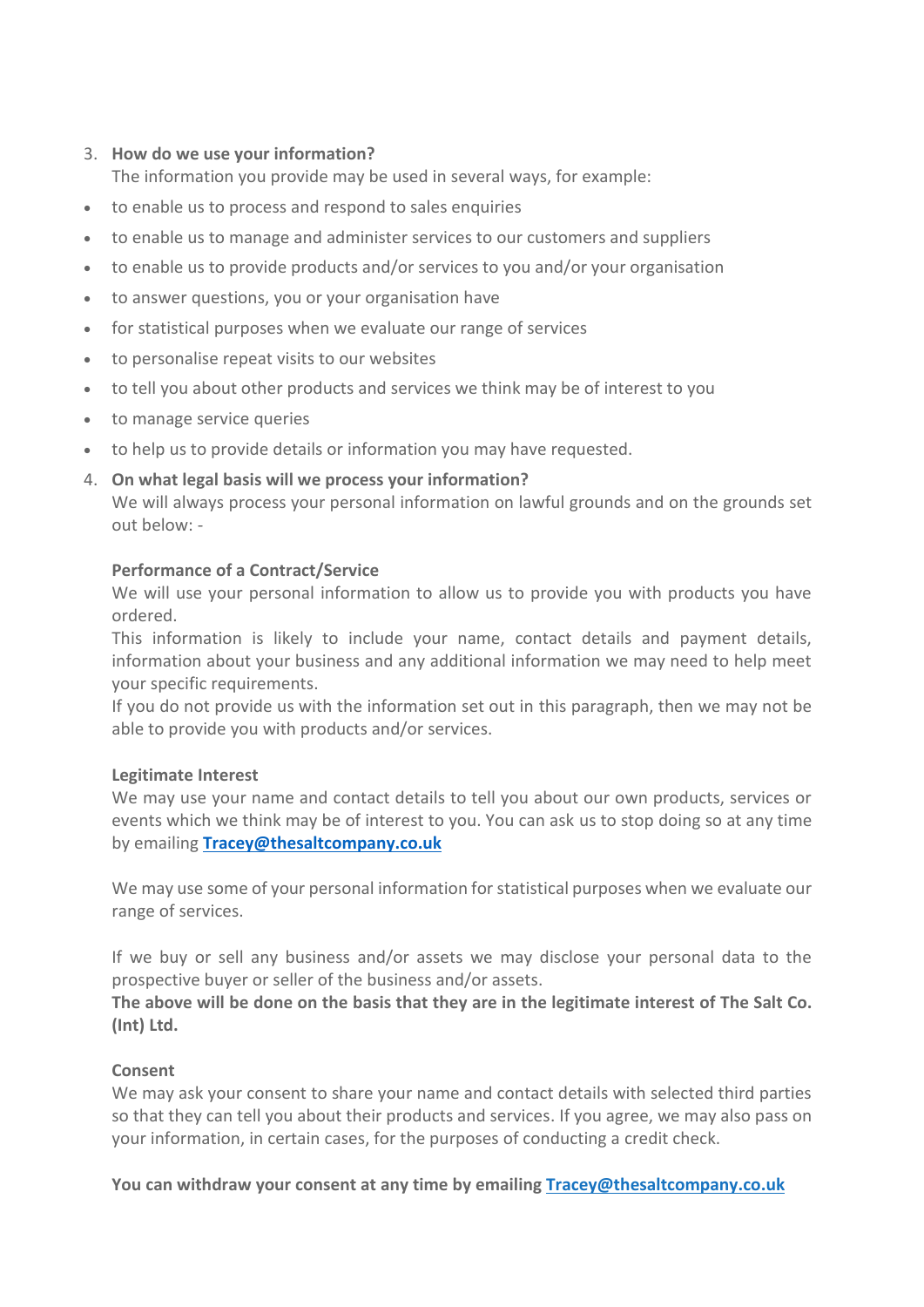# **Legal Obligation**

We may also use and disclose your personal data to the extent that we are required to do so by law or regulation, for compliance purposes, by a law enforcement or taxation agency or for crime prevention purposes.

# 5. **Who will you share my information with?**

To provide you with the products and services that we supply we may share your information with:

- our preferred insurance providers, our legal team, auditors, IT consultants and;
- other third parties who we may need to work with to deliver services or fulfil requests on your

behalf, for example transport companies and other suppliers.

We may also disclose your personal data without your permission in connection with any legal proceedings or prospective legal proceedings, and to establish, exercise or defend our legal rights.

# 6. **How do you manage my information?**

We may from time to time appoint third party service providers, to help us manage efficient systems within the business. Some of these systems may for operational reasons be in countries overseas including the USA.

We will only transfer your information to service providers who help manage our systems, or overseas, where we are satisfied that this is lawful and that adequate levels of protection are in place to protect the integrity and security of any information being processed and in compliance with applicable privacy laws.

If we transfer your personal data to service providers outside the European Economic Area, then we will always use a lawful method approved by the European Commission.

You may ask for details on transfers outside of the European Economic Area by emailing [Tracey@thesaltcompany.co.uk](mailto:Tracey@thesaltcompany.co.uk) or contacting our office at The Salt Co. (Int) Limited, Unit 1, Netherset Hey Industrial Estate, Netherset Hey Lane, Madeley CW3 9PR

# 7. **Updating Your Details?**

If you would like to change any of your preferences relating to the way in which we may use your information for direct marketing, then please send an email to [Tracey@thesaltcompany.co.uk](mailto:Tracey@thesaltcompany.co.uk) or contact us at The Salt Co. (Int) Limited, Unit 1 Netherset Hey Industrial Estate, Netherset Hey Lane, Madeley, CW3 9PE Alternatively you can call on 01782 751418

# 8. **How long will we hold your information for?**

We have a system of retention periods in place to ensure that your information is only stored whilst it is required for the relevant purposes or to meet legal requirements. Where your information is no longer required, we will ensure it is disposed of or deleted in a secure manner.

# 9. **Your rights**

You have the right to ask us at any time: -

- to confirm whether we hold any of your personal data;
- to send you a copy of any personal data that we hold about you;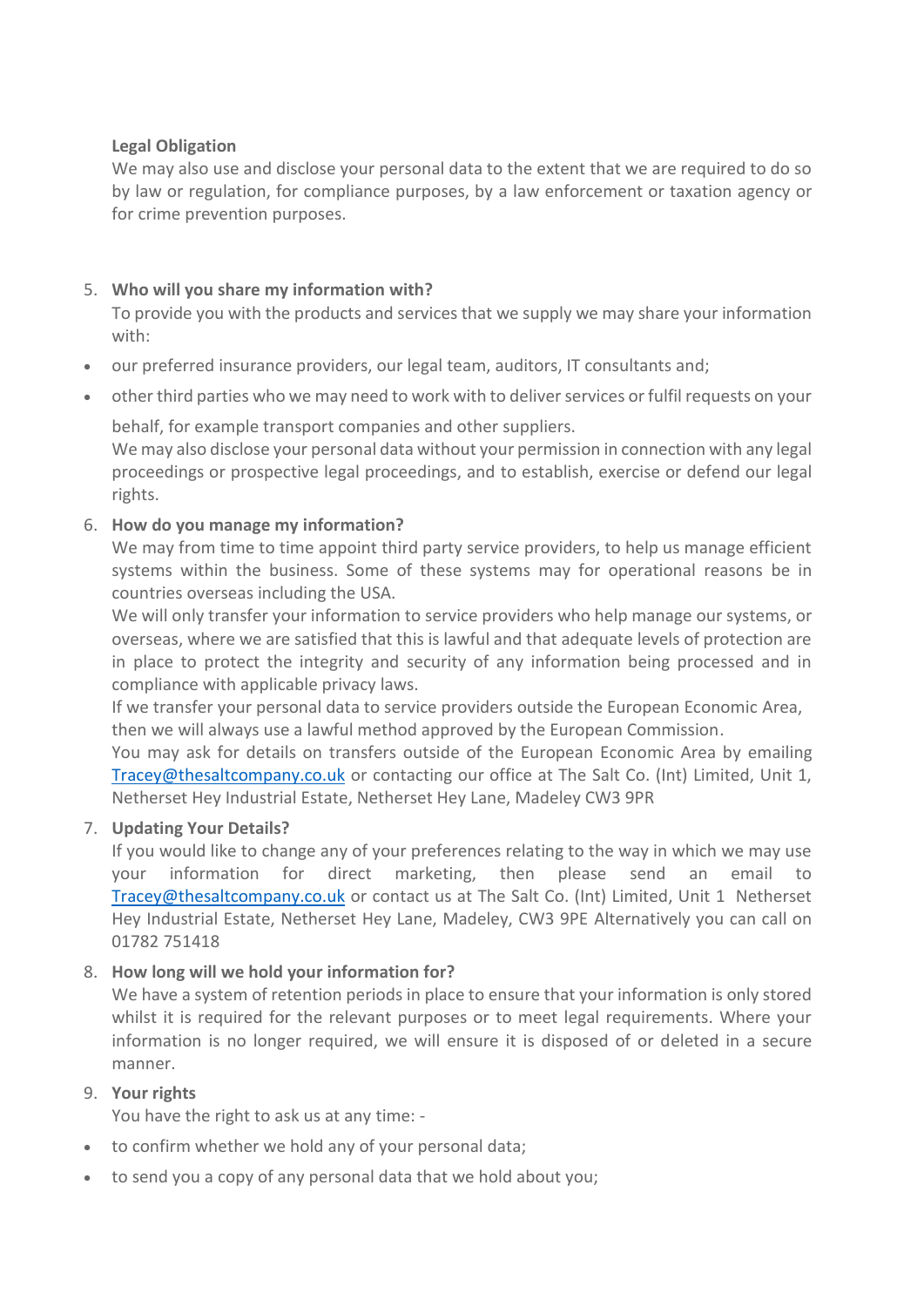- to correct any inaccuracies in your personal data and to add relevant details where the personal data we hold is incomplete;
- to delete (to the extent possible) any of your personal data, where we are required by law to do so;
- to stop or restrict processing your personal data, where we are required by law to do so;
- to let you have a portable copy of the personal data we hold about you, where we are required by law to do so;
- to stop processing any of your personal data that we process based on our legitimate interests; and
- to stop sending you marketing material, however please note that we may continue to send you service related (i.e. non-marketing) communications, such as emails relating to the services we provide.

Where we have reached a decision that affects you by processing your personal data automatically then you have the right to speak to someone to discuss that decision.

We do not use your personal data for the purpose of profiling.

Where we process your personal data on the basis that you have given us your consent to do so then you may contact us at any time to withdraw your consent

If you wish to exercise any of these rights or wish to object to our use of your personal information, please write to us at the address given below.

#### **Tracey Need**

The Salt Co. (Int) Limited Unit 1, Netherset Hey Ind Est Netherset Hey Lane Madeley CW3 9PE Or by email to: Tracey@thesaltcompany.co.uk

#### 10. **Does the notice apply to linked websites?**

Our websites may contain links to other websites. This privacy notice only applies to the website of The Salt Co. (Int) Limited, when you link to other websites you should read their own privacy policies.

#### 11. **How do we update this privacy notice?**

We keep our privacy notice under regular review and we will place any updates on our webpage.

#### 12. **Who can I contact if I have queries about this privacy notice?**

You can contact us directly if you have any questions about our privacy notice or information we hold about you.

Please write to us at the address given below.

#### **Tracey Need**

The Salt Co. (Int) Limited